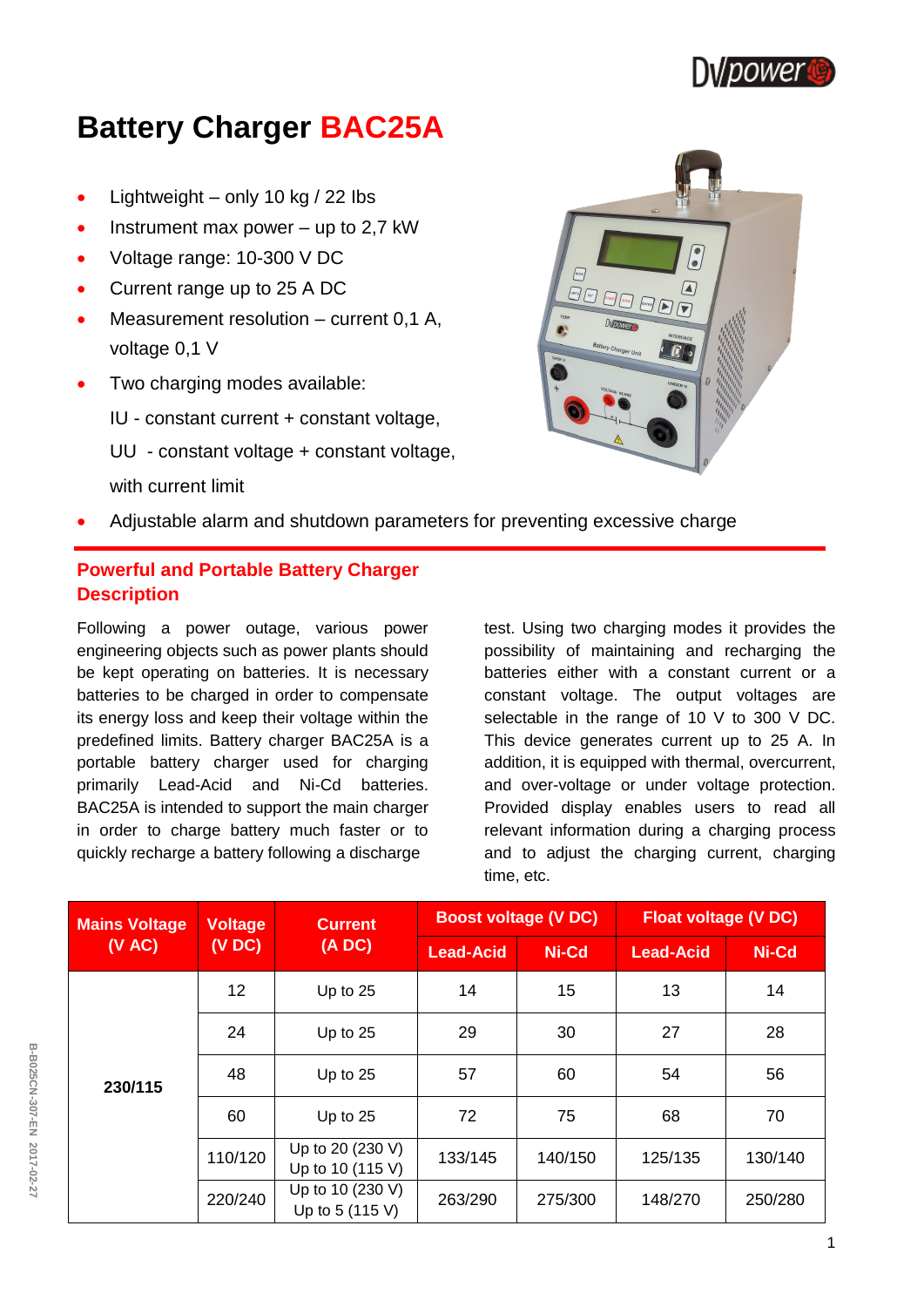

## **Benefits and Features**

- 1. **Display**  Values of output voltage, current and other working status information are displayed on the LCD screen.
- 2. **Keyboard** used for controlling and operating the instrument.
- 3. Status indicating **LED diodes**
- 4. **PT100 probe connector** for ambient temperature measurement.
- 5. **USB PC Interface**.
- 6. **Overvoltage alarm terminal** used for triggering external alarm.
- 7. **Undervoltage alarm terminal** used for triggering external alarm.
- 8. **Current and voltage sense terminals**  connecting the current and voltage sense cables.



## **Application example**

Typical application is charging batteries that serve as a backup power supply in:

- Power plants
- Generator excitation systems
- **Substations**
- Protection and control systems
- UPS battery strings

The BAC25A instrument is connected to a test battery using the current cables. The voltage sense cables may be used optionally. Next step is to set the current and the voltage alarm levels. After starting the charging process BAC25A keeps the current or voltage level constant depending on the selected charging mode. When applying the IU charging mode the battery is charged with a constant current. The voltage increases to a level close to the final voltage (boost voltage), the device switches to a constant voltage (float voltage) mode and the current begins to decrease. Cut off occurs when a predetermined minimum current value, which indicates a full charge, has been reached. When opting for the UU charging mode the battery will be charged under a constant voltage. If the battery current becomes larger than the defined

current limit, the charger will switch into a constant current mode and continue charging with constant current that is equal to specified current limit.



Otherwise, the charger keeps charging under the selected constant voltage, the current will decrease over time until it reaches a predetermined minimum value. At this point of time the charger will switch to a float charge stage and decrease to a selected float voltage.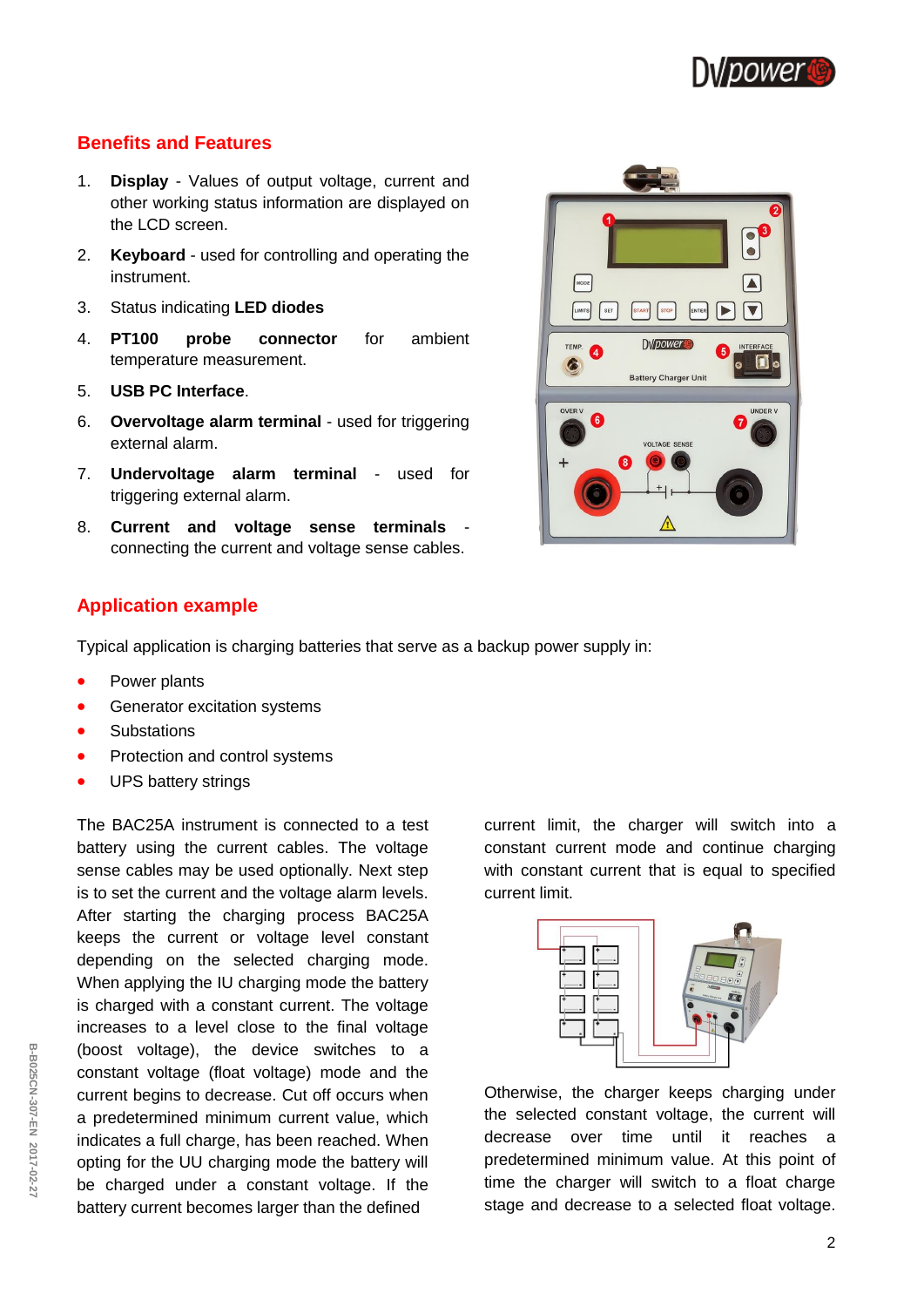

# **Technical Data**

#### **Mains Power Supply**

- Connection according to IEC/EN60320-1; C320
- Voltage 90 V 264 V AC, 50 / 60 Hz, single-phase
- Power consumption: up to 3 300 VA

#### **Output data**

- Output current: up to 25 A DC
- Voltage: 10-300 V DC
- Typical voltage accuracy:  $\pm$  (0,25 % rdg + 0,25 % FS)

#### **Environment conditions**

- Temperature -10 °C to +45 °C / 14 °F to +113 °F
- Maximum relative humidity 95 % for temperatures up to 31 °C, decreasing linearly to 40 % relative humidity at 45 °C
- Pollution degree 2

#### **Electromagnetic Compatibility (EMC)**

 Directive 2014/30/EU (CE conform) Applicable standard: EN 61326-1

#### **Dimensions and Weight**

Dimensions:

(D x W x H) without handle: 407 mm x 198 mm x 275 mm 16 in x 7.8 in x 10.8 in

 Weight: 10 kg / 22 lbs.

#### **Warranty**

- Three year warranty applies to the instrument ordered with its transport case
- 15 months warranty applies to the instrument ordered without the transport case

#### **Safety Standards**

- Safety
	- Low Voltage Directive: Directive 2014/35/EU (CE conform) Applicable standards, for a class I instrument, pollution degree 2, Installation category II: IEC EN 61010-1
- CAN/CSA-C22.2 No. 61010-1

*All specifications herein are valid at ambient temperature of + 25 °C/77° F and recommended accessories. Specifications are subject to change without notice.*